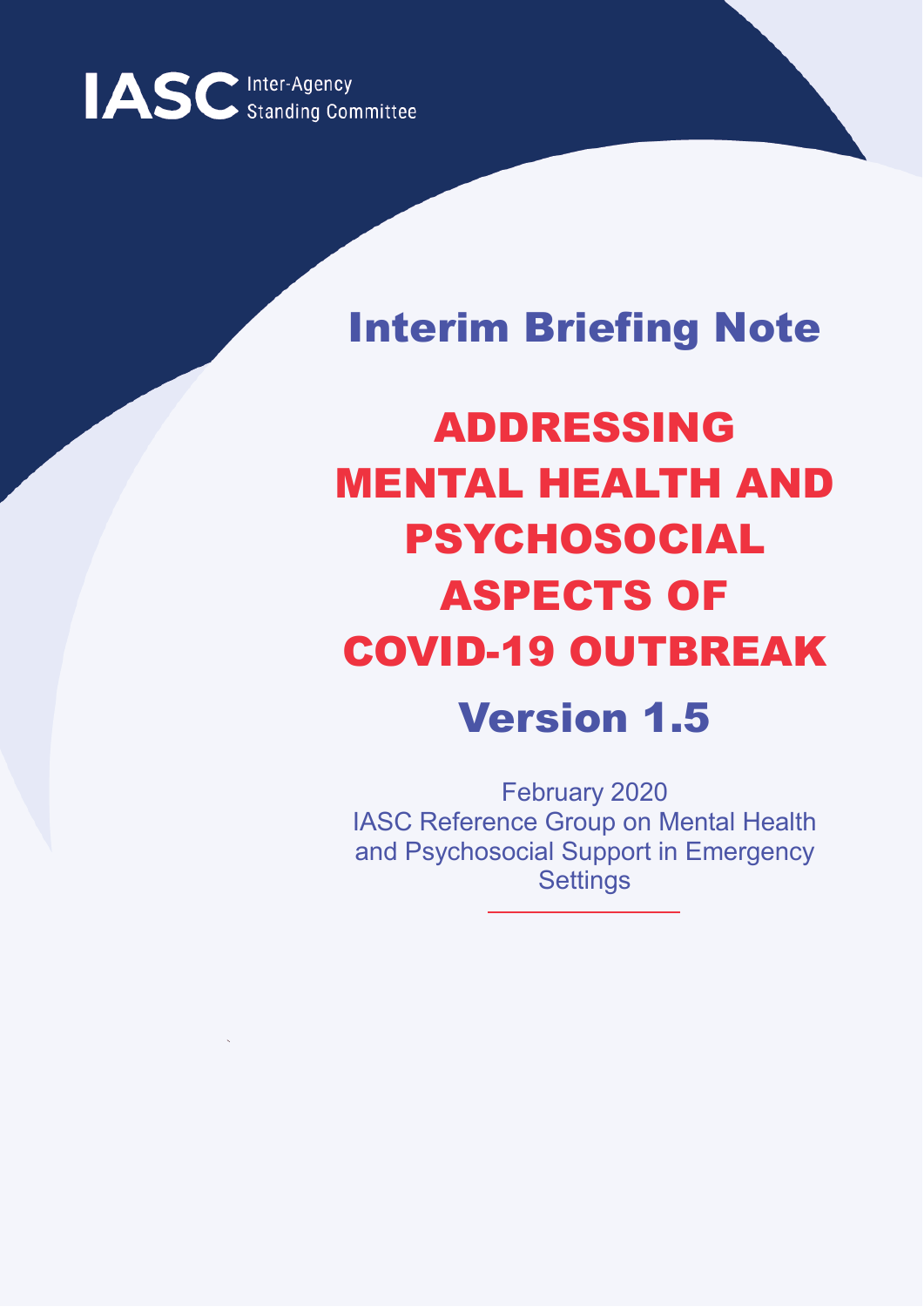# **Interim Briefing Note**

# **Addressing Mental Health and Psychosocial Aspects of COVID-19 Outbreak**

This briefing note summarizes key mental health and psychosocial support (MHPSS) considerations in relation to the 2019 novel coronavirus (COVID-19) outbreak. The brief was last updated February 2020.

## **CONTEXT**

- The context of COVID-19 is changing rapidly while the understanding of COVID-19 is constantly evolving.
- For up to date information:
	- <https://www.who.int/emergencies/diseases/novelcoronavirus-2019>
	- [https://gisanddata.maps.arcgis.com/apps/opsdashboard/in](https://gisanddata.maps.arcgis.com/apps/opsdashboard/index.html#/bda7594740fd40299423467b48e9ecf6)[dex.html#/bda7594740fd40299423467b48e9ecf6](https://gisanddata.maps.arcgis.com/apps/opsdashboard/index.html#/bda7594740fd40299423467b48e9ecf6)
	-
	- Local and/or state public health agencies

## **MENTAL HEALTH AND PSYCHOSOCIAL SUPPORT (MHPSS)**

## GLOBAL DEFINITIONS:

The composite term 'mental health and psychosocial support' (MHPSS) is used in the Inter Agency Standing Committee (IASC) Guidelines for MHPSS in Emergency Settings to *describe 'any type of local or outside support that aims to protect or promote psychosocial well-being and/or prevent or treat mental health condition'.* The global humanitarian system uses the term MHPSS to unite a broad range of actors responding to emergencies such as the COVID-19 outbreak, including those working with biological approaches and sociocultural approaches in health, social, education and community settings, as well as to *'underscore the need for diverse, complementary approaches in providing appropriate support'*. 1

## IASC GUIDELINES:

The IASC Guidelines for MHPSS in Emergency Settings recommends that multiple levels of interventions be integrated within outbreak response activities. These levels align with a spectrum of mental health and psychosocial needs and are represented in a pyramid of interventions (See Figure 1) ranging from embedding social and cultural considerations in basic services, to providing specialised services for individuals with more severe conditions. Core principles include: do no harm, promote human rights and equality, use participatory approaches, build on existing resources and capacities, adopt multi-layered interventions and work with integrated support systems. Checklists for using the guidelines have been produced by the IASC Reference Group.<sup>2</sup>



#### **Figure 1: Intervention pyramid for mental health and psychosocial support**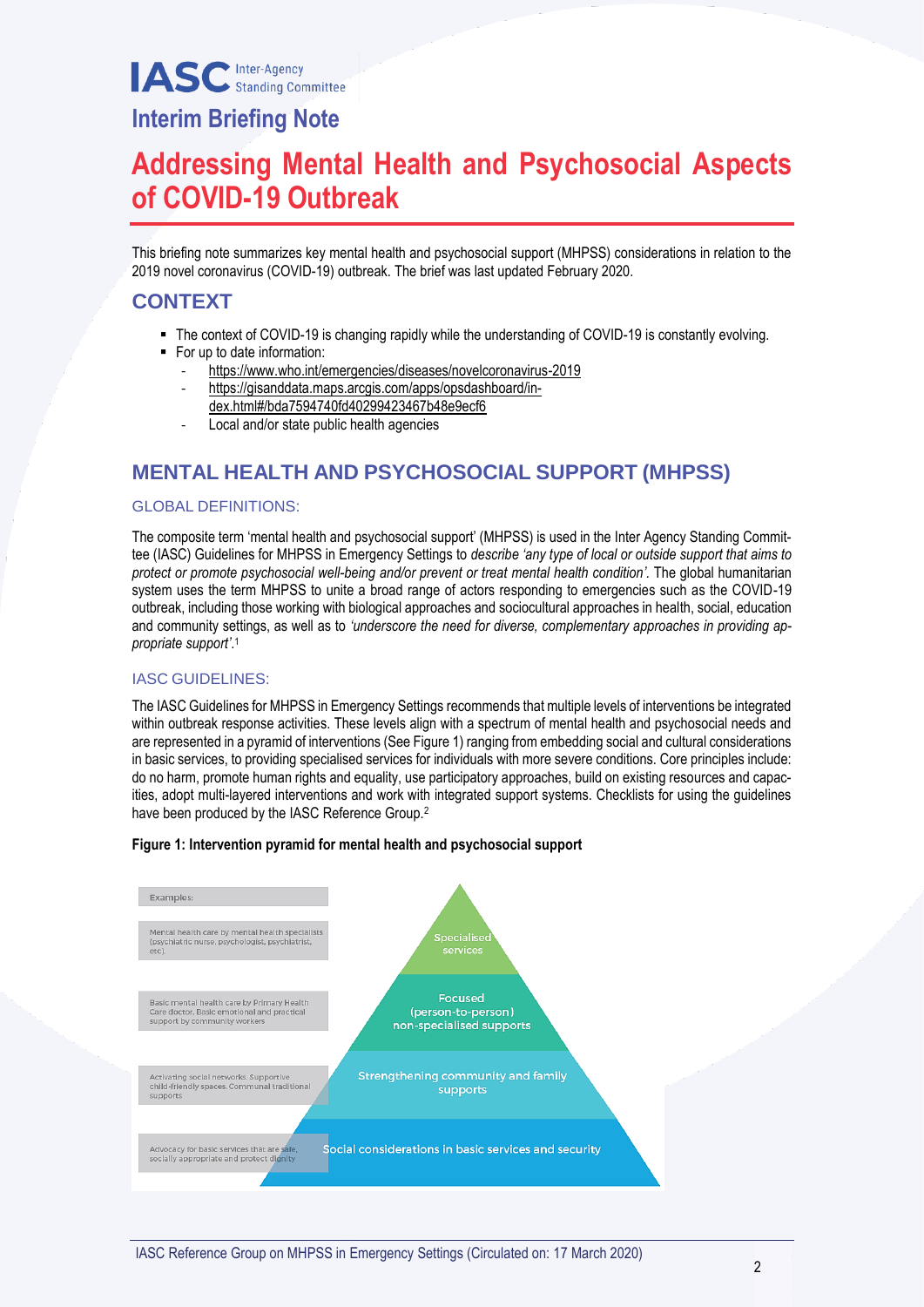## **MENTAL HEALTH AND PSYCHOSOCIAL RESPONSES TO COVID-**

## **19**

- $\triangleright$  In any epidemic, it is common for individuals to feel stressed and worried. Common responses of people affected (both directly and indirectly) might include:<sup>3</sup>
	- Fear of falling ill and dying
	- Avoiding approaching health facilities due to fear of becoming infected while in care
	- Fear of losing livelihoods, not being able to work during isolation, and of being dismissed from work
	- Fear of being socially excluded/placed in quarantine because of being associated with the disease (e.g. racism against persons who are from, or perceived to be from, affected areas)
	- Feeling powerless in protecting loved ones and fear of losing loved ones because of the virus
	- Fear of being separated from loved ones and caregivers due to quarantine regime
	- Refusal to care for unaccompanied or separated minors, people with disabilities or the elderly due to fear of infection, because parents or caregivers have been taken into quarantine
	- Feelings of helplessness, boredom, loneliness and depression due to being isolated
	- Fear of reliving the experience of a previous epidemic
- $\triangleright$  Emergencies are always stressful, but specific stressors particular to COVID-19 outbreak affect the population. Stressors include:
	- Risk of being infected and infecting others, especially if the transmission mode of COVID-19 is not 100% clear
	- Common symptoms of other health problems (e.g. a fever) can be mistaken for COVID-19 and lead to fear of being infected
	- Caregivers may feel increasingly worried for their children being at home alone (due to school closures) without appropriate care and support. School closures may have a differential effect on women, who provide most of the informal care within families, with the consequences of limiting their work and economic opportunities.
	- Risk deterioration of physical and mental health of vulnerable individuals, for example older adults (Intervention 1) and people with disabilities (Intervention 2), if caregivers are placed in quarantine if other care and support is not in place.<sup>4</sup>
- ⮚ Furthermore, frontline workers (including nurses, doctors, ambulance drivers, case identifiers, and others) may experience additional stressors during the COVID-19 outbreak:
	- Stigmatization towards those working with COVID-19 patients and their remains
	- Strict biosecurity measures:
		- Physical strain of protective equipment
		- Physical isolation making it difficult to provide comfort to someone who is sick or in distress
		- Constant awareness and vigilance
		- Strict procedures to follow preventing spontaneity and autonomy
	- Higher demands in the work setting, including long work hours, increased patient numbers and keeping upto-date with best practices as information about COVID-19 develops
	- Reduced capacity to use social support due to intense work schedules and stigma within the community towards frontline workers
	- Insufficient personal or capacity to implement basic self-care, especially among people living with a disability
	- Insufficient information about the long-term exposure to individuals infected by COVID-19
	- Fear that frontline workers will pass COVID-19 onto their friends and family as a result of their work
- ⮚ The constant fear, worry, uncertainties and stressors in the population during the COVID-19 outbreak can lead to long-term consequences within communities, families and vulnerable individuals:
	- Deterioration of social networks, local dynamics and economies
	- Stigma towards surviving patients resulting in rejection by communities
	- Possible higher emotional state, anger and aggression against government and frontline workers
	- Possible anger and aggression against children, spouses, partners and family members (increase of family and intimate partner violence)
	- Possible mistrust of information provided by government and other authorities
	- People with developing or existing mental health and substance use disorders experiencing relapses and other negative outcomes because they are avoiding health facilities or unable to access their care providers
- $\triangleright$  Some of these fears and reactions spring from realistic dangers, but many reactions and behaviours are also borne out of lack of knowledge, rumours and misinformation.3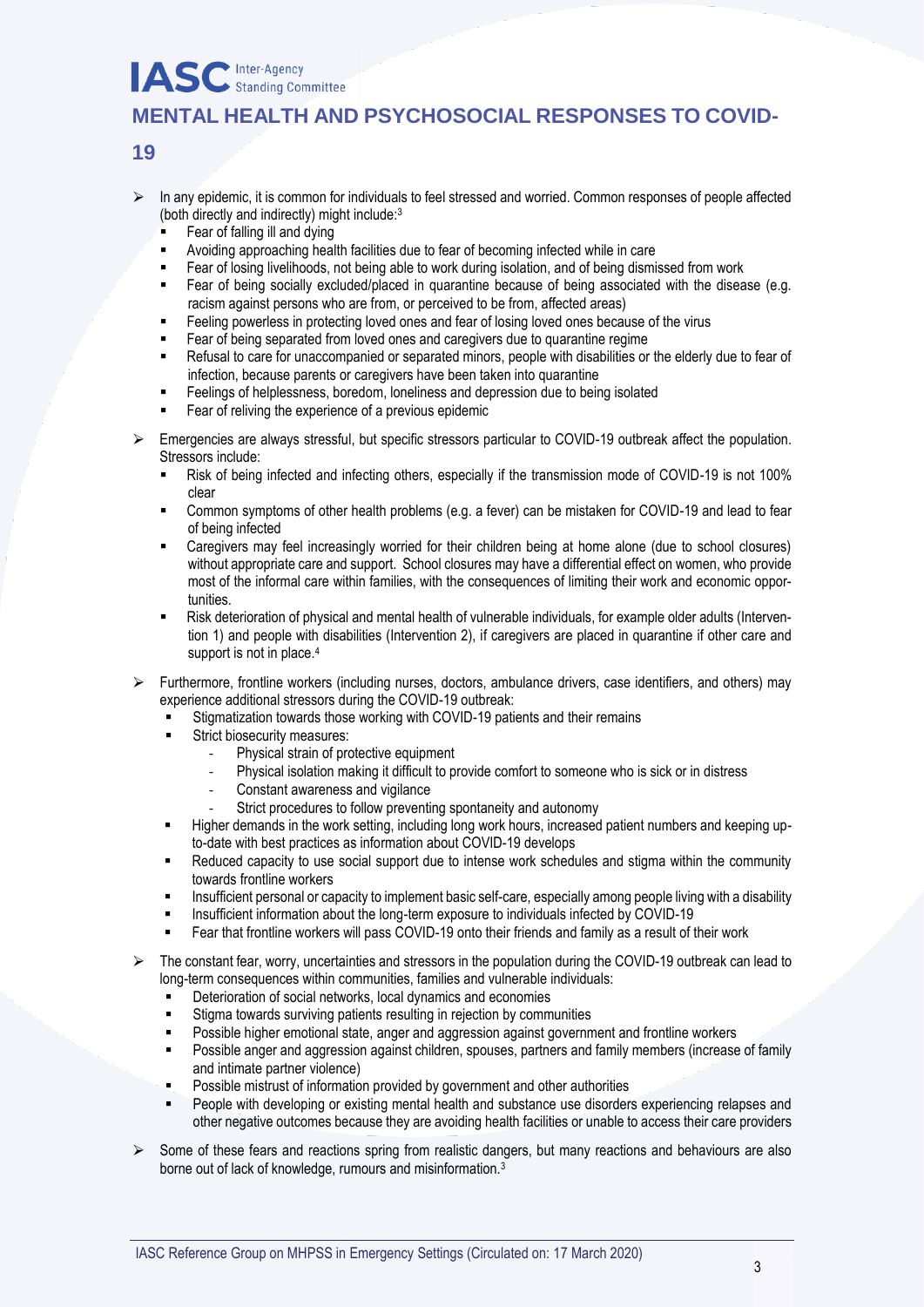- $\triangleright$  Social stigma and discrimination can be associated with COVID-19, including towards persons who have been infected, their family members and health care and other frontline workers. Steps must be taken to address stigma and discrimination at all phases of the COVID-19 emergency response. Care should be taken to promote the integration of people who have been affected by COVID-19 without over-targeting (See below: Overarching principles: 'Whole of Society' approach').<sup>5</sup>
- $\triangleright$  On a more positive note, some people may have positive experiences, such as pride about finding ways of coping and resilience. Faced with disaster, community members often show great altruism and cooperation, and people may experience great satisfaction from helping others.<sup>6</sup> Examples of MHPSS community activities during a COVID-19 outbreak might include:
	- Maintaining social contact with people who might be isolated using phone calls, text messages and the radio
	- Sharing key factual messages within the community, especially with individuals who don't use social media
	- Providing care and support to people who have been separated from their families and caregivers

## **OVERARCHING PRINCIPLES FOR AN MHPSS RESPONSE TO COVID-19**

- $\triangleright$  Wider context:
	- MHPSS responses must be grounded in the context. Outside of the COVID-19 outbreak, what are the preexisting and ongoing issues within this community? These issues cannot be separated from the MHPSS response.
	- As the virus spreads to other countries, there must not be a one size fits all approach to addressing the mental health and psychosocial needs of the population.
	- Within each context, it is necessary to understand the needs of specific groups within the population who might experience barriers to accessing information, care and support or be at higher risk of infection. MHPSS support should be accessible and adapted appropriately for the needs of children (Intervention 3), older adults (Intervention 1), people with disabilities (Intervention 2), and other vulnerable groups (e.g. people with compromised immune systems and minority ethnic groups). Consideration must also be made for the specific needs of women, men, girls and boys.
	- If the response to disease outbreaks such as COVID-19 is to be effective and not reproduce or perpetuate gender and health inequities, it is important that gender norms, roles, and relations that influence women's and men's differential vulnerability to infection, exposure to pathogens, and treatment received, as well as how these may differ among different groups of women and men, are considered and addressed.<sup>1</sup>
	- MHPSS approaches need to evolve and adapt to the needs of each population affected by COVID-19 and at different times of the outbreak. (i.e., before, during and after high infection rates).
	- Preparedness will considerably improve and accelerate the response at the onset of an outbreak. Countries where the epidemic hasn't yet spread need to prepare a possible MHPSS response. Such countries should use the current response to the COVID-19 outbreak, and MHPSS work done during previous outbreaks, to guide their preparation.
	- Example: COVID-19 MHPSS activities used in China<sup>7,8,9</sup> might not be relevant in other countries or may need adaptations to fit the new context (including adaptations to culture, language, health and social systems, etc.).

## Strengthen MHPSS in the COVID-19 response

- MHPSS should be a core component of any public health response.
- Understanding and addressing mental health and psychosocial considerations will be key to stopping transmission and preventing the risk of long-term repercussion on the population's wellbeing and capacity to cope with adversity.
- This includes the integration of MHPSS approaches and activities within community strategies, community outreach, case identification and contact tracing, as well as activities at health facilities and quarantine sites
- (Intervention 4), and in discharge/aftercare strategies.
- Mental health interventions should be carried out within general health services (including primary health care (PHC)) and could in addition be organized in other pre-existing structures in the community, such as schools, community centres, youth and senior centres.<sup>6</sup>
- Incorporate women's voices and knowledge in prevention activities given that they typically have front-line interaction with communities
- The mental health and wellbeing of frontline workers needs to be addressed and supported. Healthcare workers, case identifiers, workers involved in dead body management, and many other staff and volunteers need to be provided with ongoing MHPSS both during and after the outbreak (Intervention 5). Example:

.

<sup>1</sup> (The Lancet, volume 395, Issue 10227, P846-848, Mar 14, 2020).

IASC Reference Group on MHPSS in Emergency Settings (Circulated on: 17 March 2020)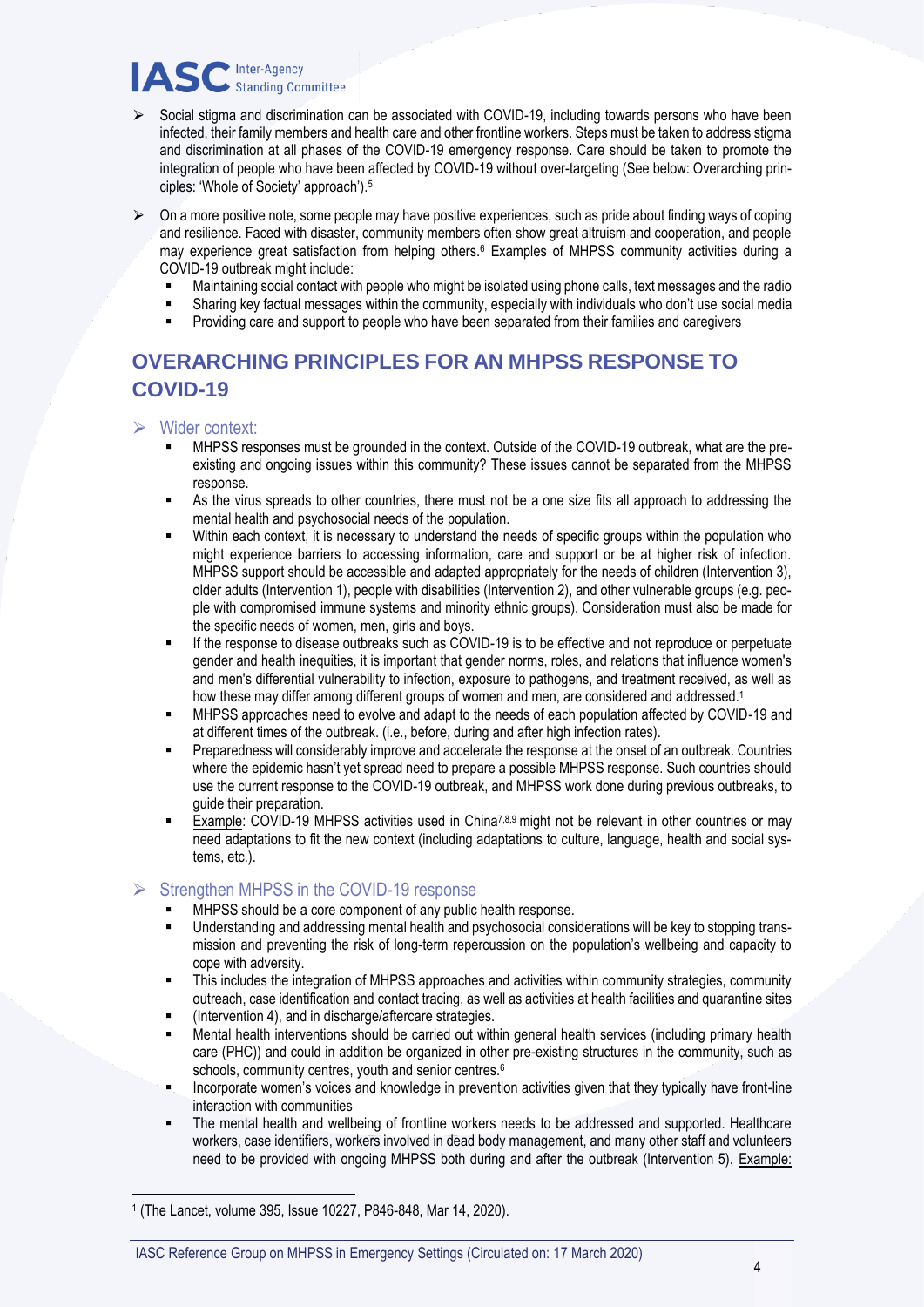Experience indicates that persons in quarantine who can make choices during their day (e.g. meal choices), have access to structured activities, have a routine and receive information updates (on notice boards or through text messages) are likely to cope better than individuals confined to an isolated area with decreased autonomy.<sup>10</sup> Integrating a psychosocial approach to establishing quarantine sites will significantly contribute to the well-being of quarantined persons and their families.

#### **Emphasize coordination**

- MHPSS should be considered a cross cutting issue amongst all sectors/emergency pillars involved in the response.<sup>6</sup>
- Clear coordination mechanisms and integration of MHPSS technical expertise is critical.
- Sharing MHPSS information and tools between all sectors/emergency pillars is crucial during an outbreak so as to capitalize on resources.
- Where there are gaps in knowledge and expertise, online training for MHPSS in emergencies should be facilitated and pooled between governments and agencies.
- Example: Risk communication is a key element of any outbreak.<sup>11,12</sup> Integrating positive mental health messages (Intervention 6) into all general public messages (TV, social media, etc.) will promote the wellbeing of the population. It is the responsibility of all sectors (e.g. health, social welfare, protection, education) including members of the media, to share such messages. A comprehensive public awareness campaign should be mobilized in order to educate communities, address stigma and discrimination and any excessive fears of contagion.
- Encourage the public to value and support frontline workers.
- Ensure women's representation in national and local COVID-19 policy spaces.

## $\triangleright$  Existing services

- It is important to map existing MHPSS expertise & structures in each region, including private & public health, social welfare and education services. Mapping serves as a mechanism to pool, mobilize and coordinate resources.
- It is critical to establish or enhance inter-agency and inter-sectoral referral pathways to ensure that children and families with other concerns (such as protection, survival needs, etc.) or more severe distress may access needed services promptly. Ensure that referrals for survivors of gender-based violence include protocols to ensure safety for residents and clients.
- Existing male and female MHPSS workers may not be trained in MHPSS in emergency settings. Providing training and building capacity in appropriate MHPSS approaches in emergencies will encourage existing services to provide MHPSS in the context of COVID-19.
- Precautions should be taken to ensure that people with mental health and substance abuse disorders continue to access medication and support during the outbreak, both in the community as well as in institutions. The right to informed consent must be respected at all times throughout treatment for people with mental health and substance abuse disorders on an equal basis with all other people.
- People who develop symptoms of COVID-19 during a stay in an inpatient mental health facility should receive the same level of good quality treatment and support as all other people.
- Institutions (e.g. inpatient mental health facilities and correctional facilities) and residential settings (e.g. nursing homes and long-term care facilities) need to develop procedures to minimize risk of infection of COVID-19 and protocols for responding to individuals who may have become infected.
- Consideration should be made for people with pre-existing chronic disease or disability whose care might be disrupted during the COVID-19 outbreak. Steps should be taken to ensure access to medications, daily care, meals, etc. is not interrupted.
- Existing services should be adapted to new conditions and changing service seeking patterns, for example through mobile outreach units visiting people in their homes to provide support, including those with preexisting mental health and substance abuse disorders. Adaptations may need to be made to community services for people with physical and mental disabilities (for example group based interventions) in a way that minimizes risk of infection but continues necessary support.
- Example: Some MHPSS services might close during the COVID-19 outbreak. Such closures serve as an opportunity for trained staff to offer MHPSS using less conventional approaches, for example through video and phone calls and social media.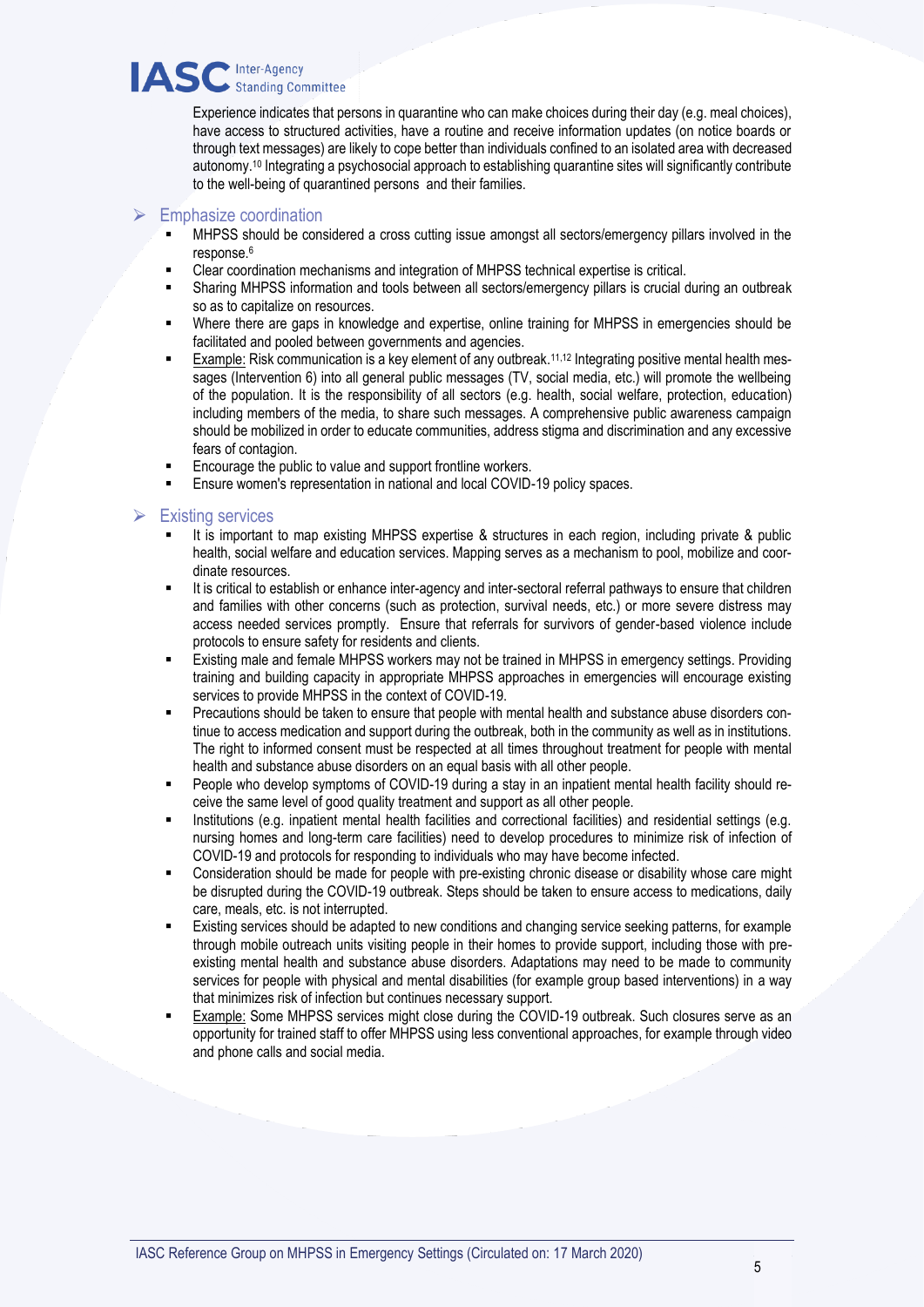# ASC Inter-Agency

## ⮚ Build on local care structures

- National mental health, social care and welfare programmes, educational settings and local governmental and non-governmental organizations can and should play a key role in MHPSS response.
- In areas where formal MHPSS services are absent, identify the main sources of care (e.g. families, social groups, and in some contexts, religious leaders and traditional healers) to collaborate with and work through.
- Local actors, including trusted and respected community leaders and may already be serving as frontline providers offering psychosocial support to their communities, including issues related to death, dying, grief and loss related to the outbreak.
- Support these actors with both knowledge of COVID-19 as well as MHPSS skills (e.g. Psychological First Aid) and how (and where) to refer individuals who may need more specialised support. Ensure that sufficient personnel are equipped with knowledge and skills to deliver MHPSS to children, people with disabilities, survivors of gender-based violence and other vulnerable adults.
- Example: Some frontline workers may experience ostracization by their family or community due to their fear and stigma; or indeed some families of responders may also be stigmatized and isolated from their community. This stigmatization can be detrimental to the mental wellbeing of affected persons and can make an already challenging situation far more difficult (and may affect the morale of workers). During this time, it is important that the mental wellbeing of responders is protected. Engaging with community leaders is a key step to counteract such misconceptions. Peer support groups for responding health staff might also offer opportunities for other social support during the response, while sharing staff care information.



## $\triangleright$  Protective environments

- Strong emphasis needs to be placed on the strength and resourcefulness of communities rather than weaknesses and vulnerabilities.
- The response must seek to create safe and protected environments for care and make use of existing resources and strengths.
- Individual actors and the collective response should ensure that all actions protect and promote wellbeing.
- Key psychosocial principles, including hope, safety, calm, social connectedness and self- and community efficacy, should be embedded across every intervention.
- Special consideration should be made to ensure the protection of vulnerable groups, including children, people with disabilities, older adults, women who are pregnant and lactating, people exposed to genderbased violence, people who are immunocompromise and ethnic/cultural groups being targeted with stigma or discrimination.
- Telephone hotlines might serve as an effective tool to support people in the community who feel worried or distressed. It is important to ensure that hotline staff/volunteers are trained and supervised in MHPSS (e.g. Psychological First Aid) and have current information about the COVID-19 outbreak to avoid undue harm to callers.
- Example: WeChat, WhatsApp, social media and other forms of technology can be used to set up support groups/maintain social support, especially for those in isolation.
- Example: The bereaved need to have the opportunity to mourn. If traditional burials are not possible, dignified alternatives that maintain local customs and rituals need to be identified and practiced (Please refer to IASC MHPSS quidelines Action Sheet 5.3).<sup>1,12</sup>

## 'Whole of society' approach

- Whilst there needs to be focused interventions with specific objectives and target groups. MHPSS needs a 'whole of society' approach.
- A 'whole of society' approach requires addressing the MHPSS needs of the entire affected population regardless of their direct or indirect contact with the virus, race/ethnicity, age, gender, vocation or affiliation.
- MHPSS activities that are applicable to all members of society include:
	- Promotion of self-care strategies, such as breathing exercises, relaxation exercies or other cultural practices
	- Normalisation messages about fear and anxiety and ways people can support others (Intervention 6)
	- Clear, concise and accurate information about COVID-19, including how to access help if one becomes unwell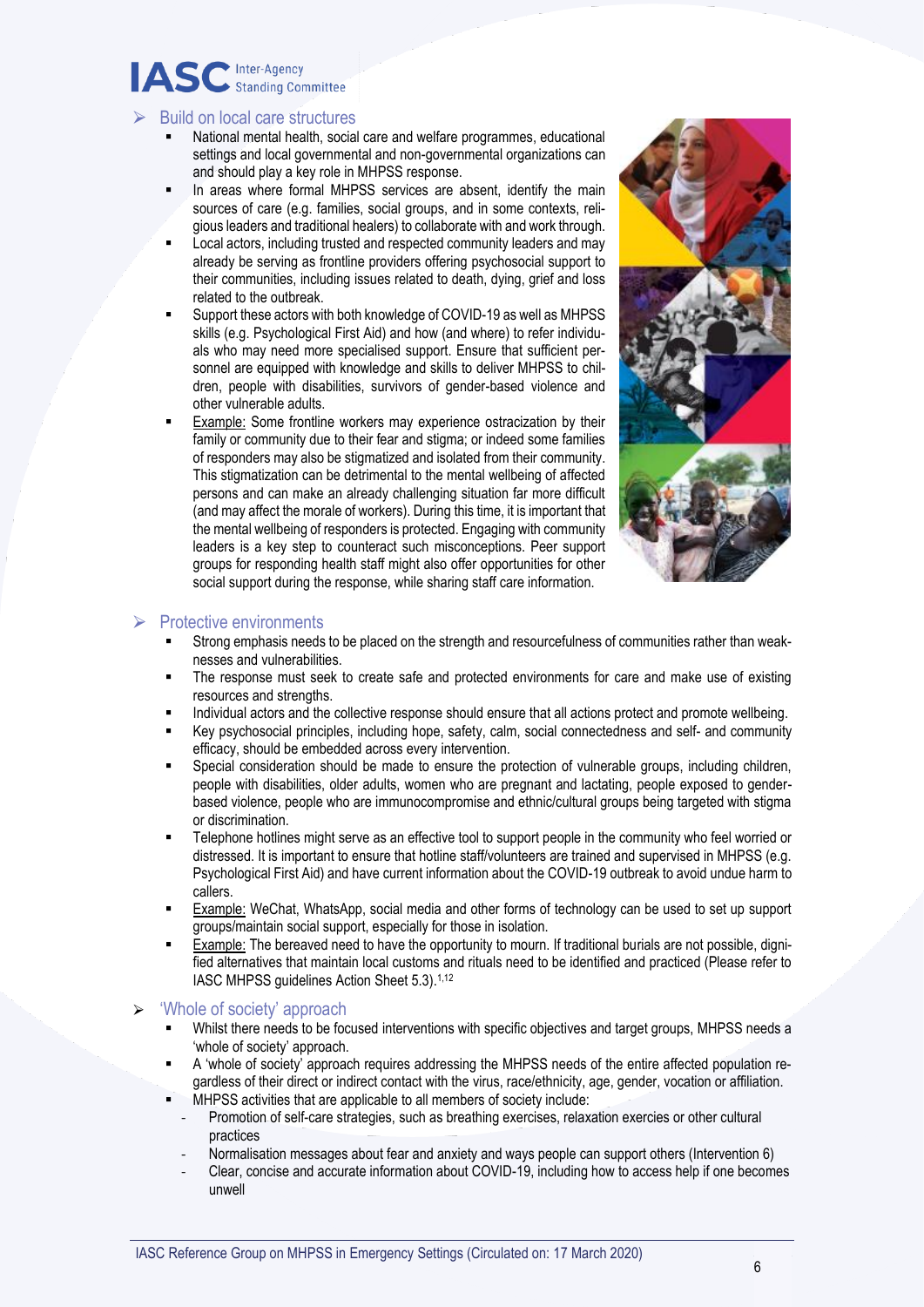

- Example: Deaths may be caused by reasons beyond COVID-19, for example flu or an unrelated pneumonia. The families impacted by these deaths will need MHPSS related to mourning in the same way that families who have lost members due to COVID-19 infection do.
- $\triangleright$  Longer-term perspective
	- Emergencies can lead to an influx of resources, which creates an important opportunity to strengthen longterm mental health, social care and social welfare structures. 6,12,13
	- Example: Building the capacity of local health and non-health actors will not just support MHPSS in the current COVID-19, but also support the preparation for future emergencies.

## **GLOBALLY RECOMMENDED ACTIVITIES**

The list below outlines fourteen key activities that should be implemented as part of the response to COVID-19.

- 1. Conduct a rapid assessment of the context and of culturally specific MHPSS issues, needs and available resources, including training needs and capacity gaps across the spectrum of care (Refer to IASC MHPSS guidelines Action Sheet 2.1).<sup>1</sup>
- 2. Strengthen MHPSS coordination by facilitating collaboration between MHPSS agencies, government and other partners. Coordinating MHPSS should be across-sectoral initiative, including health, protection and other relevant actors. If sector meetings are being held, an MHPSS Technical Working Group should be created to support actors in all sectors.
- 3. Use information from gender sensitive assessments, including identified needs, gaps and existing resources, to set up/contribute to a system for the identification and provision of care to people with common and severe mental health conditions and substance abuse disorders. As part of ongoing health system strengthening, every health facility should have at least one person trained and a system in place to identify and provide care for people with common and severe mental health conditions (using the *mhGAP Humanitarian Intervention Guide and other tools*).<sup>18</sup> This requires the allocation of longer-term resources and the development of an MHPSS advocacy strategy to influence funding, quality coordination and sustainable, long-term initiatives.
- 4. Establish a MHPSS strategy for COVID-19 cases, survivors, contacts (particularly those in isolation), family members, frontline workers and the broader community, with special attention to the needs of special or/and vulnerable groups (e.g. children, older adults, pregnant and lactating women, people at risk of and exposed to gender-based violence and people with disabilities). Ensure that the strategy addresses: fear, stigma, negative coping strategies (e.g. substance abuse) and the other needs identified through assessment and is building on positive, communityproposed coping strategies and promotes close collaboration between communities and health, education and social welfare services.
- 5. Integrate mental health and psychosocial considerations into all response activities. Consider and address obstacles to women's and girls' access to psychosocial support services, especially those subject to violence or who may be at risk of violence.
- 6. Ensure that accurate information about COVID-19 is readily available and accessible to frontline workers, patients infected with COVID-19, as well as community members. Information should include evidence-based practice for preventing transmission, how to seek out healthcare support, as well as messages to promote psychosocial wellbeing (Intervention 6).
- 7. Train all frontline workers (including nurses, ambulance drivers, volunteers, case identifiers, teachers and other community leaders), including non-health workers in quarantine sites, on essential psychosocial care principles, psychological first aid and how to make referrals when needed.<sup>14</sup> COVID-19 treatment and isolation/quarantine sites should include trained MHPSS staff. Online trainings might be used if it is not possible to bring staff together due to infection risks.
- 8. Ensure that a functioning referral pathway for persons with mental health conditions is activated between all sectors involved, (including health, protection and gender-based violence), and that all actors operating in the response are aware and use such a system.
- 9. Provide all workers responding to the COVID-19 outbreak with access to sources of psychosocial support (Intervention 5). This must be of equal priority with ensuring their physical safety through adequate knowledge and equipment. Where possible, ensure regular review of frontline workers' psychosocial status to identify risks, emerging issues and shape the response to their needs.15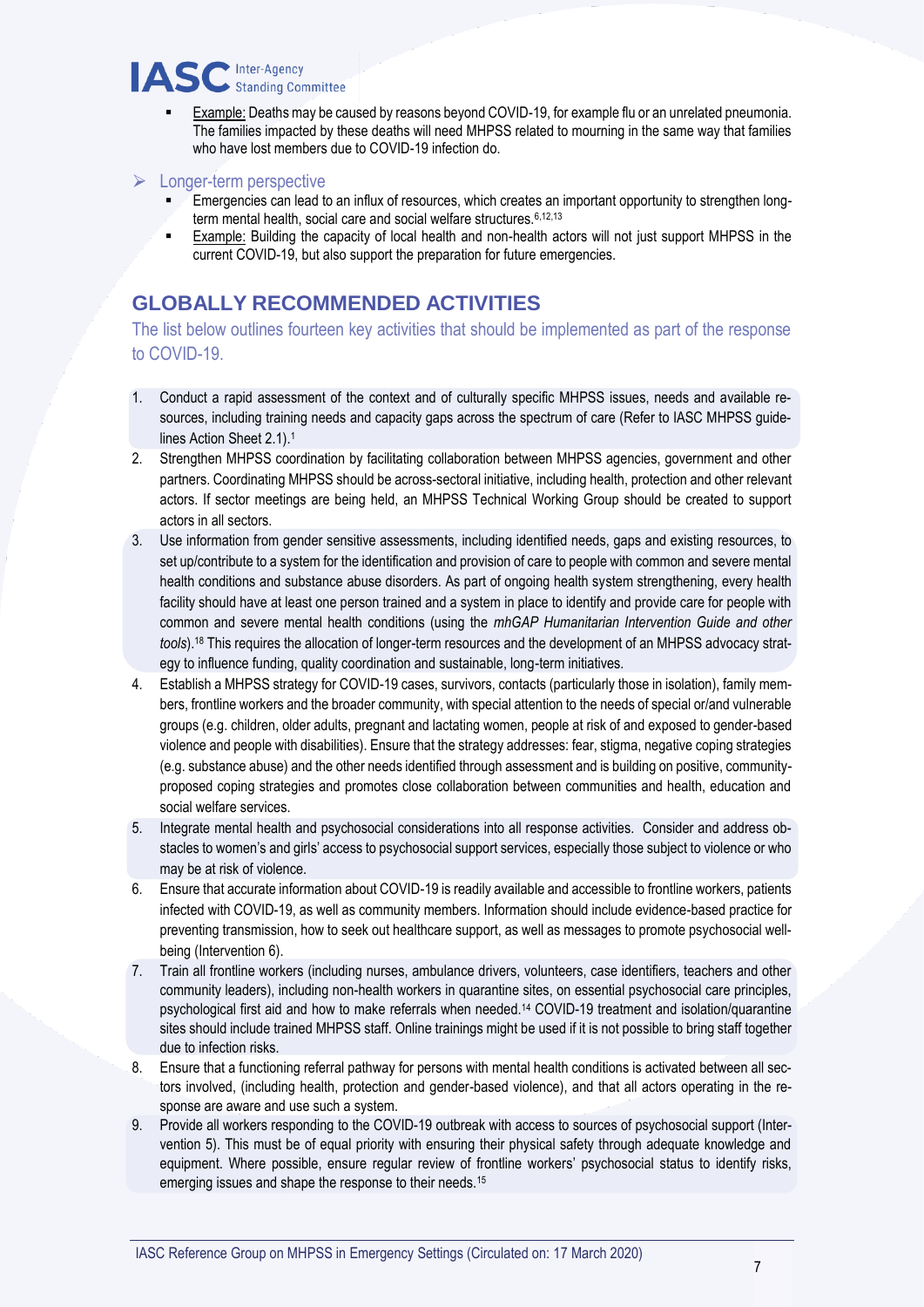# **IASC** Inter-Agency

- 10. Develop activity toolkits that parents, teachers and families can use with their children in isolation, including messages on preventing the spread of the disease such as hand washing games & rhymes. Children should not be separated from their families unless for treatment and the prevention of infection.<sup>16</sup> If separation must occur, then a safe and reliable alternative should be found and with regular family contact provided while maintaining child protection measures. (Please see: Minimum Standards for Child Protection in Humanitarian Action).<sup>17</sup>
- 11. Establish opportunities for the bereaved to mourn in a way that does not compromise public health strategies to reduce the spread of COVID-19 but reflects the traditions and rituals of the community.<sup>12</sup>
- 12. Establish measures to reduce the negative impact of social isolation in quarantine sites. Communication with family and friends outside of the site, as well as measures that promote autonomy (e.g. choice in daily activities) should be facilitated and promoted (Intervention 4).<sup>19</sup>
- 13. In the early recovery phase, support health authorities to establish sustainable and community-based mental health and psychosocial services.<sup>13</sup>
- 14. Establish monitoring, evaluation, accountability and learning mechanisms to measure effective MHPSS activities. (Refer to IASC MHPSS guidelines Action Sheet 2.2).1,12

#### INTERVENTION 1:

## **HELPING OLDER ADULTS COPE WITH STRESS DURING THE COVID-19 OUTBREAK**

- $\triangleright$  Older adults, especially in isolation and those with cognitive decline/dementia, may become more anxious, angry, stressed, agitated, withdrawing, overly suspicious during the outbreak/while in quarantine. Provide emotional support through informal networks (families) and mental health professionals. Share simple facts about what is going on and give clear information about how to reduce risk of infection in words older people with/without cognitive impairment can understand. Repeat the information whenever necessary.
- $\triangleright$  The suggestions below generally apply to community-dwelling older people. For older people in residential care (e.g., assisted living, nursing homes), administrators and staff need to ensure safety measures are in place to prevent mutual infection and the outbreak of excessive worries or panic (the same as in hospitals). Likewise, support needs to be provided to care staff who may be in extended lock-down/quarantine with residents and not able to be with their families.



- $\triangleright$  Older adults are particularly vulnerable to COVID-19 given their limited information sources, weaker immune systems, and the higher COVID-19mortality rate found in the older population. Pay specific attention to high-risk groups, i.e. older people who live alone/without close relatives; who have low socioeconomic status and/or comorbid health conditions such as cognitive decline/dementia or other mental health conditions. Older people with mild cognitive impairment or early stages of dementia need to be informed of what is happening within their capacity and provided support to ease their anxiety and stress. For people at moderate and late stages of dementia, their medical and daily living needs need to be met during the quarantine time.
	- Medical needs of older adults with/without COVID-19 need to be met during the outbreak. This includes uninterrupted access to essential medicines (for diabetes, cancer, kidney disease, HIV). Ensure adequate supplies are provided
	- Telemedicine and online medical services can be used to provide medical services.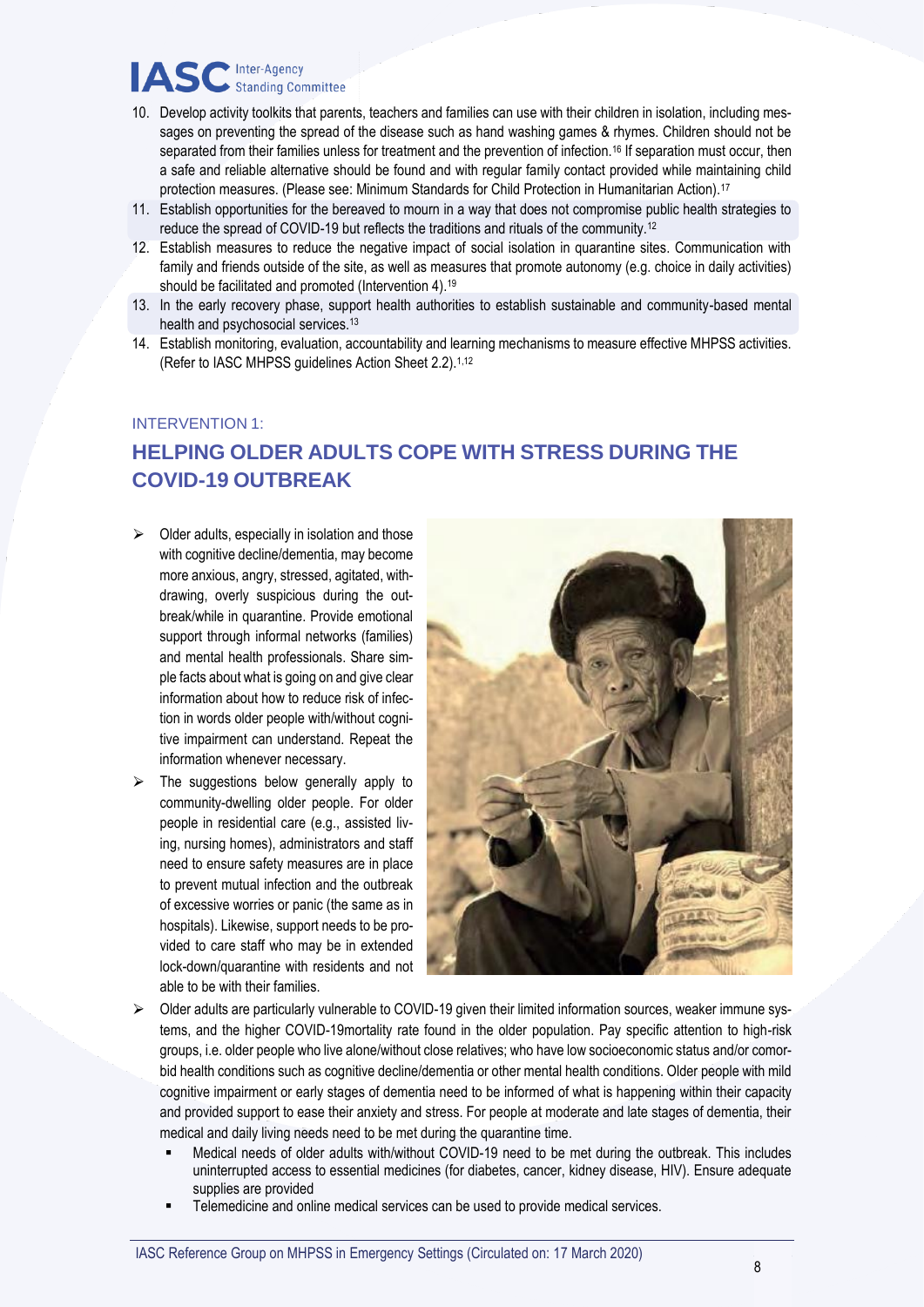- Isolated or infected older people shall be presented with truthful information on risk factors and chances of recovery.
- During quarantine, adjust respite or home care services to use technology (WeChat, WhatsApp) to provide training/counselling for family caregivers at home, also include psychological first aid training for family caregivers.
- $\triangleright$  Older people may have limited access to messaging apps, like WeChat.
	- Provide older adults with accurate accessible information and facts about the COVID-19 outbreak, the progression, treatment, and effective strategies to prevent an infection.
	- Information needs to be easily accessible (i.e. clear, simple language, large font) and come from multiple trusted (media) sources (public media, social media and trustworthy health care providers) to prevent irrational behaviour such as stocking of non-effective medical herbs.
	- The best way to contact older people is via their landline phones or through regular personal visits (if possible). Encourage family or friends to call their older relatives regularly and teach older people how to use video(chat).
- ⮚ Older people might not be familiar with the use of protective devices or prevention methods or refuse to use them.
	- Instructions on how to use protective devices need to be communicated in a clear, concise, respectful and patient way.
- ⮚ Older people may not know how to use online services such as online shopping for daily supplies, consultation/helplines, or health care.
	- Provide older people with details and how to get practical help if needed, like calling a Taxi, or dropping off supplies.
	- Distribution of goods and services such as preventive materials (e.g., facial masks, disinfectants), sufficient grocery supplies, and emergency transportation access can reduce anxiety in everyday life.
- $\triangleright$  Provide older people with simple physical exercises to perform at their home/in quarantine to maintain mobility and reduce boredom.

## INTERVENTION 2:

## **SUPPORTING THE NEEDS OF PEOPLE WITH DISABILITIES DUR-ING A COVID-19 OUTBREAK**

People with disabilities and their caregivers face barriers that could prevent them from accessing care and essential information to reduce their risk during the COVID-19 outbreak.

#### **These barriers might include:**

## $\triangleright$  Environmental barriers:

- Risk communication is essential to promote health and prevent the spread of infection and reduce stress in the population, however information is often not developed and shared inclusive to people with communication disabilities.
- Many health centres are not accessible to people with physical disabilities. Due to urban barriers and lack of accessible public transit systems, people with disabilities might not be able to access health care in facilities.

## **Institutional barriers:**

- The cost of health care prevents many people with disabilities from being able to afford essential services.
- A lack of protocols established to take care of people with disabilities in quarantine.

## $\triangleright$  Attitudinal barriers:

▪ Prejudices, stigma and discrimination against people with disabilities, including the belief that people with disabilities cannot contribute to the outbreak response or make their own decisions.

These barriers can lead to additional stress for people with disabilities and their caregivers during the COVID-19 outbreak.

The inclusion of the voices and needs of people with disabilities during outbreak planning and emergency response is critical to maintaining both physical and mental health while reducing risk of being infected with COVID-19:

⮚ Accessible communication messages need to be developed, including considerations for people with disabilities (including sensory, intellectual, cognitive and psychosocial disabilities). Examples might include: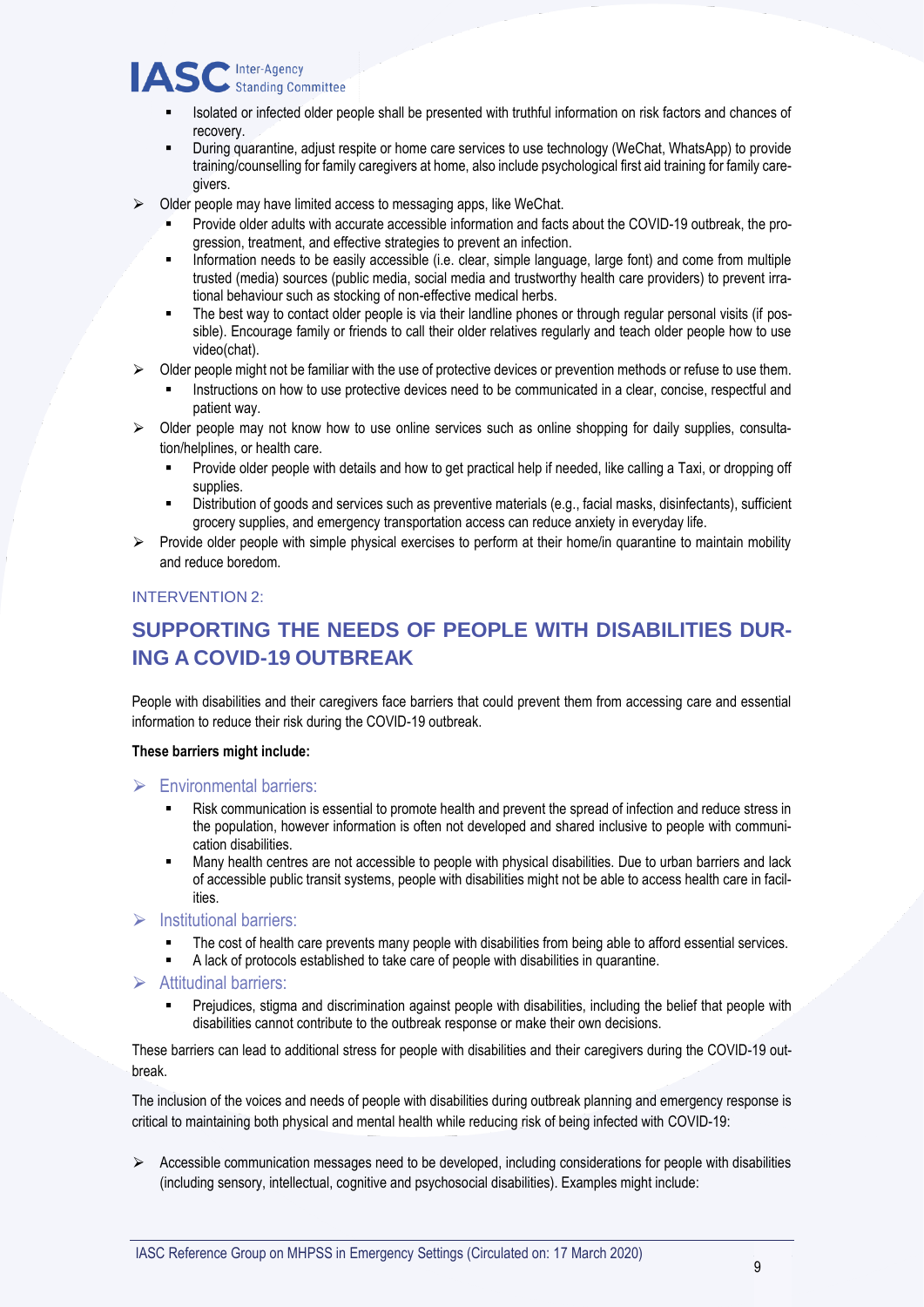# **IASC** Inter-Agency

- Accessible websites and factsheets ensuring that people with visual disabilities can read key information about the outbreak.
- News and press conferences about the outbreak include certified sign language interpreters validated by people with deafness.
- Health staff know sign language or at least have certified sign language interpreters validated by people with deafness.
- Messages being shared in understandable ways to people with intellectual, cognitive and psychosocial disabilities.
- Forms of communication that do not rely solely on written information should be designed and utilised. These include face to face communication or use of interactive websites to communicate information.
- ⮚ If caregivers need to be moved into quarantine, plans must be made to ensure continued support for people with disabilities who need care and support
- $\triangleright$  Community based organizations and leaders in the community can be useful partners in communicating and providing MHPSS support for people with disabilities who have been separated from their families and caregivers.
- $\triangleright$  People with disabilities and their caregivers should be included in all stages of the outbreak response.

#### Sources:

- ONG Inclusiva. *Recommendations for health protection of people with disabilities during outbreaks: Lessons learned from the 2019 novel coronavirus*. ONG Inclusiva: 2020.
- Campbell, V. A., Gilyard, J. A., Sinclair, L., Sternberg, T., & Kailes, J. I. Preparing for and responding to pandemic influenza: implications for people with disabilities. *American journal of public health,* 2009: 99 Suppl 2(Suppl 2), S294–S300[. https://doi.org/10.2105/AJPH.2009.162677](https://doi.org/10.2105/AJPH.2009.162677)
- Department of Health UK. *Pandemic Influenza: guidance on preparing mental health services in England*. Department of Health UK: London, 2008.

#### INTERVENTION 3:

## **MESSAGES & ACTIVITIES FOR HELPING CHILDREN DEAL WITH STRESS DURING THE COVID-19 OUTBREAK**



⮚ **Encourage active listening and an understanding attitude with the children.** Children may respond to a difficult/unsettling situation in different ways: clinging to caregivers, feeling anxious, withdrawing, feeling angry or agitated, having nightmares, bedwetting, frequent moodchanges, etc.

⮚ **Children usually feel relieved if they are able to express and communicate their disturbing feelings in a safe and supportive environment.** Every child has his/her own way to express emotions. Sometimes engaging in a creative activity, such as playing and drawing can facilitate this process. Help children find positive ways to express disturbing feelings such as anger, fear and sadness.

- ⮚ **Encourage an increased sensitive and caring environment around the child.** Children need adults' love and often more dedicated attention during difficult times.
- $\triangleright$  Remember that children often take their emotional cues from the important adults in their lives, so how adults respond to the crisis is very important. It's important that adults manage their own emotions well and remain calm, listen to children's concerns and speak kindly to them and reassure them. If appropriate and depending on the age, encourage parents/caregivers to hug their children and repeat that they love them and are proud of them. This will make them feel better and safer.
- ⮚ **If possible, make opportunities for children to play and relax.**
- $\triangleright$  Keep children close to their parents and family, if considered safe for the child, and avoid separating children and their caregivers as much as possible. If a child needs to be separated from his/her primary caregiver, ensure that appropriate alternative care is provided and that a social worker, or equivalent, will regularly follow up on the child.
- $\triangleright$  If children are separated from their caregivers, ensure regular and frequent contact (e.g. via phone, video calls) and re-assurance. Ensure all child protection and safeguarding measures are addressed.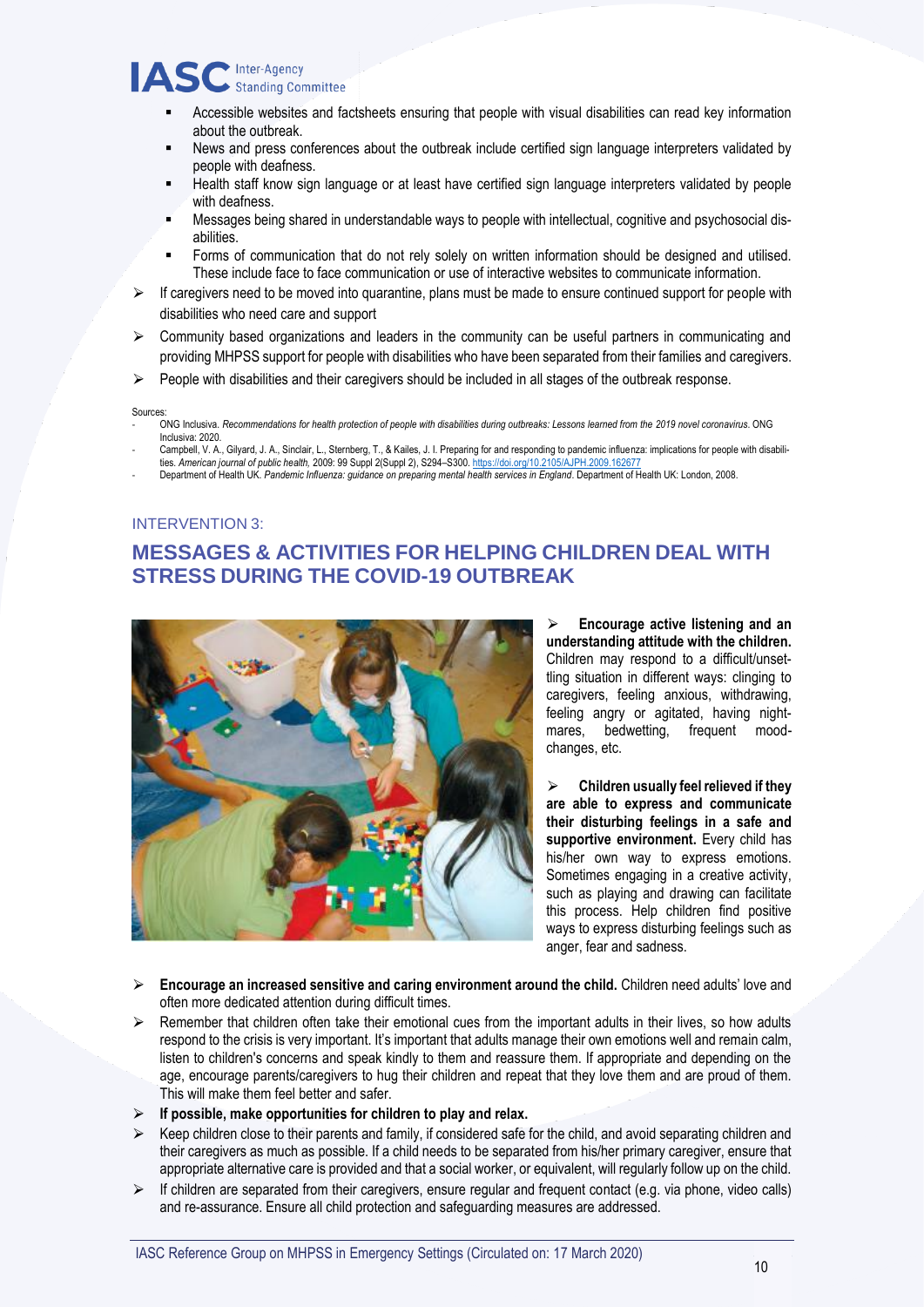- $\triangleright$  Keep regular routines and schedules as much as possible or help create new ones in a new environment, including learning, playing and relaxing. If possible, maintain schoolwork, study or other routine activities that do not endanger children or go against health authorities. Children should continue to attend school if it is not a risk to their health.
- $\triangleright$  Provide facts about what is going on and give clear child-friendly information about how to reduce risk of infection and stay safe in words they can understand. Demonstrate to children how they can keep themselves safe (e.g., show them effective handwashing).
- $\triangleright$  Avoid speculating about rumours or unverified information in front of children.
- ⮚ **Provide information about what has happened or could happen in a reassuring, honest and age-appropriate way.**
- Support adults/caregivers with activities for children during home isolation/quarantine. Activities should explain the virus but also keep children active when they are not at school, for example:
	- Hand washing games with rhymes
	- Imaginary stories about the virus exploring the body
	- Make cleaning and disinfecting the house into a fun game
	- Draw pictures of virus/microbes' that to be coloured by children
	- Explain person protective equipment (PPE) to children so that they are not scared

Source: WHO. Helping children cope with stress during the 2019-nCOV outbreak (Handout). WHO: Geneva, 2020.

## INTERVENTION 4: **MHPSS ACTIVITIES FOR ADULTS IN ISOLATION/QUARANTINE**

During quarantine, where possible, safe communication channels should be provided to reduce loneliness and psychological isolation (e.g. Social Media and phone hotlines).

## Activities that will support adults' wellbeing during home isolation/quarantine:



- Physical exercise (e.g. yoga, tai chi, stretching)
- Cognitive exercises
- Relaxation exercises (e.g. breathing, meditation, mindfulness)
- Reading books and magazines
- Reduce the time spent looking at fearful images on TV
- Reduce time listening to rumours
- Search information from reliable sources (national radio or national news bulletins
- Reduce time looking for information (1-2 times per day, rather than every hour
- It should be recognized that home is sometimes not a safe place for all women and that information should be available on access to safety, or immediate security.

#### INTERVENTION 5:

## **SUPPORTING PEOPLE WORKING IN THE COVID-19 RESPONSE**

Messages for frontline workers:

- $\triangleright$  Feeling stressed is an experience that you and many of your colleagues are likely going through; in fact, it is quite normal to be feeling this way in the current situation. Workers may feel that they are not doing a good enough job, that there is a high demand for them.
- $\triangleright$  Stress and the feelings associated with it are by no means a reflection that you cannot do your job or that you are weak, even if you feel that way. In fact, stress can be useful. Right now, the feeling of stress may be keeping you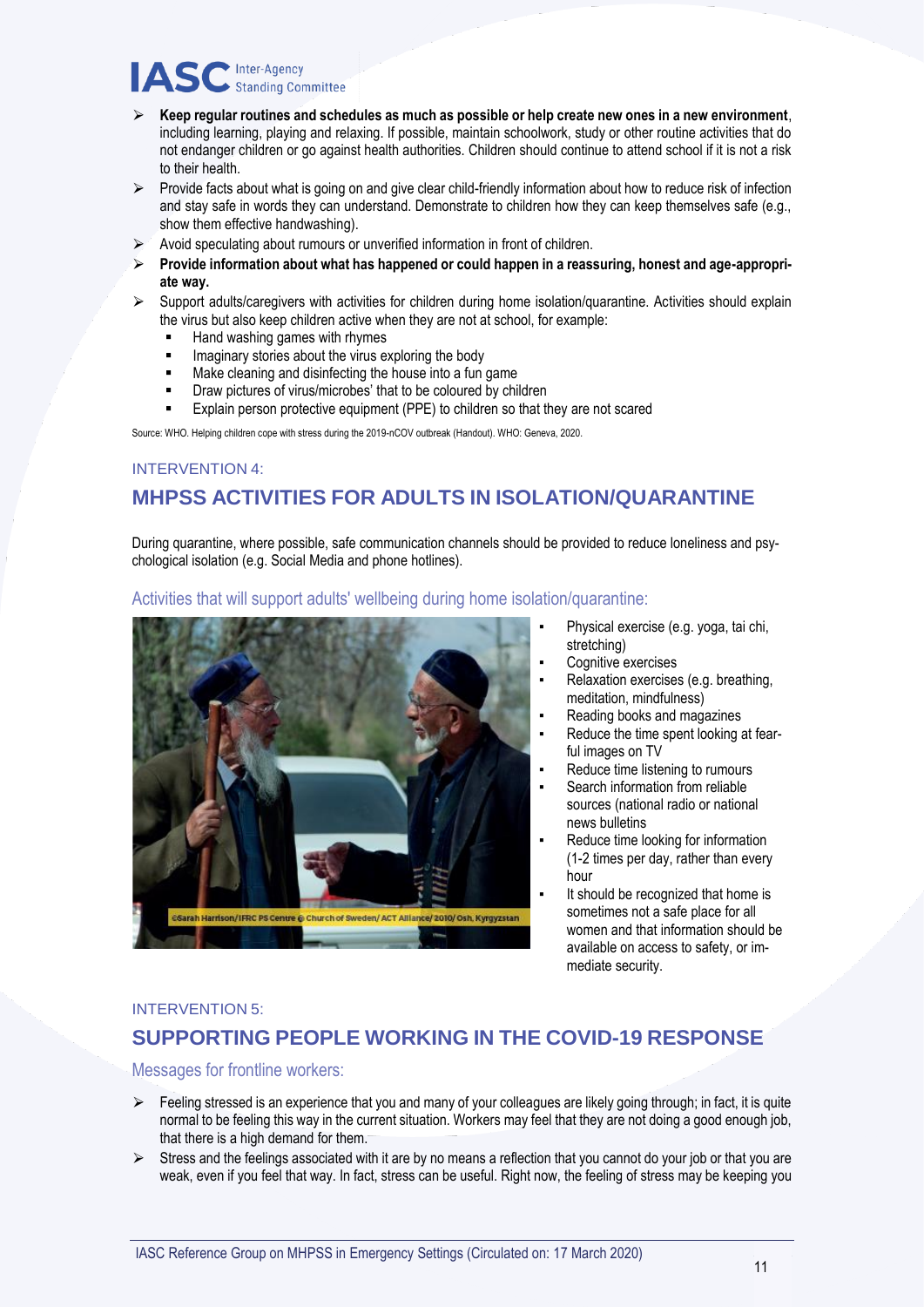going at your job and providing a sense of purpose. Managing your stress and psychosocial wellbeing during this time is as important as managing your physical health.

- $\triangleright$  Take care of your basic needs and employ helpful coping strategies- ensure rest and respite during work or between shifts, eat sufficient and healthy food, engage in physical activity, and stay in contact with family and friends. Avoid using unhelpful coping strategies such as tobacco, alcohol or other drugs. In the long term, these can worsen your mental and physical wellbeing
- $\triangleright$  Some workers may unfortunately experience ostracization by their family or community due to stigma. This can make an already challenging situation far more difficult. If possible, staying connected with your loved ones through digital methods is one way to maintain contact. Turn to your colleagues, your manager or other trusted persons for social support- your colleagues may be having similar experiences to you.
- $\triangleright$  This is likely a unique and unprecedented scenario for many workers, particularly if they have not been involved in similar responses. Even so, using the strategies that you have used in the past to manage times of stress can benefit you now. The strategies to benefit feelings of stress are the same, even if the scenario is different.
- ⮚ If your stress worsens and you feel overwhelmed, you are not to blame. Everyone experiences stress and copes with it differently. Ongoing and old pressures from your personal life can affect your mental wellbeing in your day to day job. You may notice changes in how you are working, your mood may change such as increased irritability, feeling low or more anxious, you may feel chronically exhausted or it may feel harder to relax during respite periods, or you may have unexplained physical complaints such as body pain or stomach aches.
- $\triangleright$  Chronic stress can affect your mental wellbeing and your work and can affect you even after the situation improves. If the stress becomes overwhelming, please approach your lead or the appropriate person to ensure you are provided with appropriate support.

## Messages for team leaders or managers:

If you are a team leader or manager, keeping all staff protected from chronic stress and poor mental health during this response means that they will have a better capacity to fulfil their roles– whether health workers or in allied supporting roles.

- $\triangleright$  Regularly and supportively monitor your staff for their wellbeing and foster an environment which promotes staff speaking with you if their mental wellbeing worsens.
- $\triangleright$  Ensure good quality communication and accurate information updates are provided to all staff. This can help to mitigate any worry about uncertainty that workers have and helps workers to feel a sense of control.
- $\triangleright$  Consider if there is any capacity to ensure your staff get the rest and recuperation they need. Rest is important for physical and mental wellbeing and this time will allow workers to implement their necessary self-care activities.
- $\triangleright$  Provide a brief and regular forum to allow workers to express their concerns and ask questions and encourage peer-support amongst colleagues. Without breaking confidentiality, pay particular attention to any staff who you may be aware are experiencing difficulties in their personal life, previously experiencing poor mental health or who are lacking in social support (possibly due to community ostracization).
- $\triangleright$  Training in PFA can benefit leads/managers and workers in having the skills to provide the necessary support to colleagues.
- $\triangleright$  Facilitate access to, and ensure staff are aware of where they can access mental health and psychosocial support services, including on-site MHPSS staff if available or telephone-based support or other remote-service options.
- $\triangleright$  Managers and team leads will face similar stressors as their staff, and potentially additional pressure in the level of responsibility of their role. It is important that the above provisions and strategies are in place for both workers and managers, and that managers are able to role-model self-care strategies to mitigate stress.

## For information about the rights of workers during the COVID-19 outbreak, refer to:

WHO. Coronavirus disease (COVID-19) outbreak: Rights, roles and responsibilities of health workers, including key considerations for occupational safety and health. WHO: Geneva, 2020. [https://www.who.int/docs/default](https://www.who.int/docs/default-source/coronaviruse/who-rights-roles-respon-hw-covid-19.pdf?sfvrsn=bcabd401_0)[source/coronaviruse/who-rights-roles-respon-hw-covid-19.pdf?sfvrsn=bcabd401\\_0](https://www.who.int/docs/default-source/coronaviruse/who-rights-roles-respon-hw-covid-19.pdf?sfvrsn=bcabd401_0)

Source: WHO and the International Labour Organization (ILO). Occupational safety and health in public health emergencies: A manual for protecting health workers and responders. WHO & ILO: Geneva, 2018.

## INTERVENTION 6:

## **COMMUNITY MHPSS MESSAGES DURING THE COVID-19 OUT-BREAK**

The messages below focus on promoting mental health and wellbeing in communities affected by COVID-19.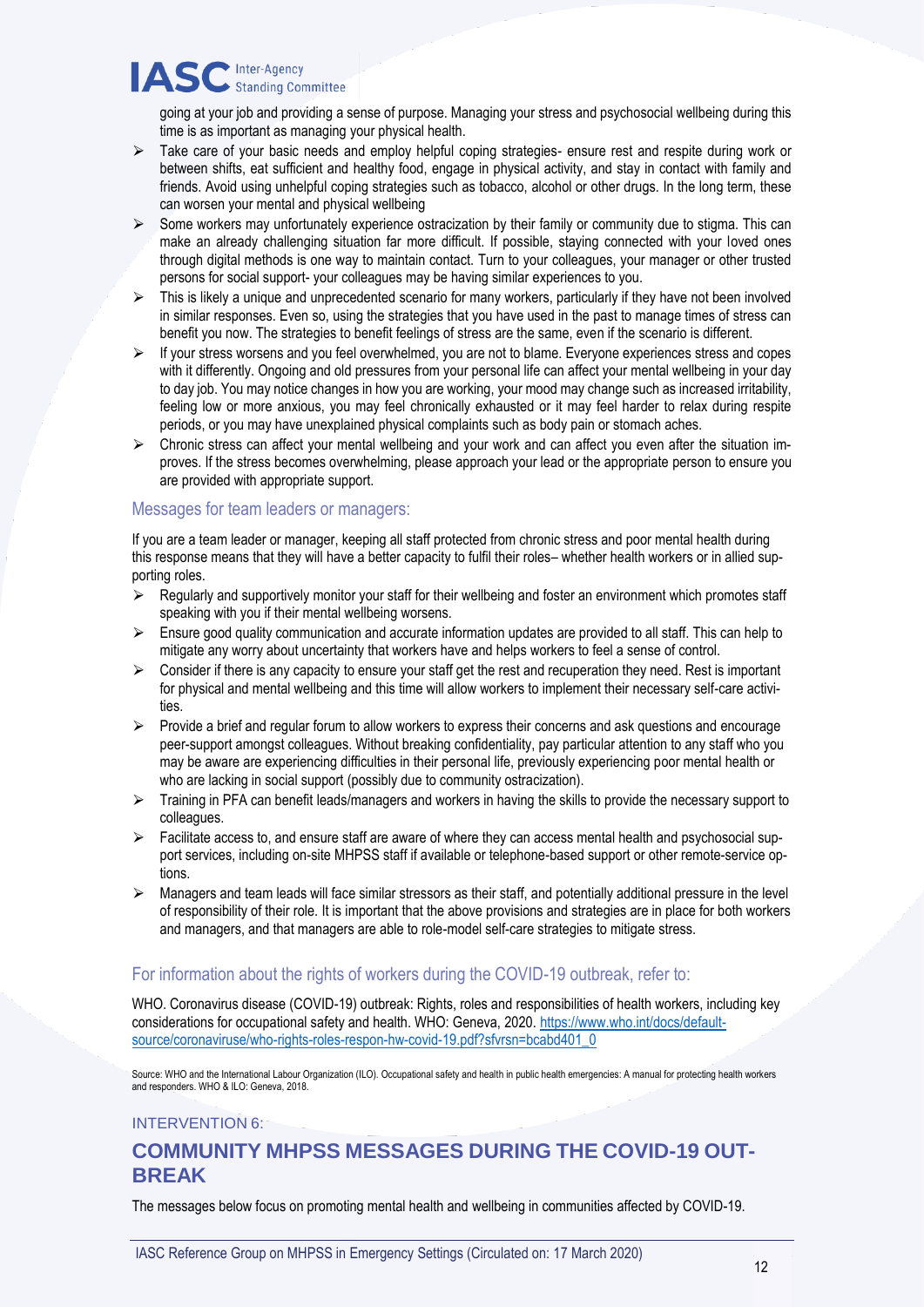

## Messages for the general public for dealing with stress during the COVID-19 outbreak:

- It is normal to feel sad, distressed, worried, confused, scared or angry during a crisis.
- Talk to people you trust. Contact your friends and family.
- If you must stay at home, maintain a healthy lifestyle (including a proper diet, sleep, exercise and social contact with loved ones at home). Keep in touch with family and friends through email, phone calls and making use of social media platforms.
- Don't use tobacco, alcohol or other drugs to cope with your emotions.
- If you feel overwhelmed, talk to a health worker, social worker, similar professional, or another trusted person in your community (e.g., religious leader or community elder).
- Have a plan where to go and seek help for physical and mental health and psychosocial needs, if required.
- Get the facts about your risk and how to take precautions. Use credible sources to get information, such as WHO website or, a local or state public health agency.
- Decrease the time you and your family spend watching or listening to upsetting media coverage.
- Draw on skills that you have used in the past during difficult times to manage your emotions during this outbreak.

Source: WHO. Coping with stress during the 2019-nCOV outbreak (Handout). WHO: Geneva, 2020.

#### **References**

- 1. Inter-Agency Standing Committee (IASC). IASC Guidelines on Mental Health and Psychosocial Support in Emergency Settings. IASC: Geneva, 2007.
- 2. IASC. Guidelines on Mental Health and Psychosocial Support in Emergency settings: checklist for field use. IASC: Geneva, 2008.
- 3. International Federation of Red Cross and Red Crescent Societies (IFRC). Mental Health and Psychosocial Support for Staff, Volunteers and Communities in an Outbreak of Novel Coronavirus. IFRC: Hong Kong, 2020.
- 4. ONG Inclusiva. Recommendations for health protection of people with disabilities during outbreaks: Lessons learned from the 2019 Novel Coronavirus. ONG Inclusiva, 2020.
- 5. IASC Reference Group on Mental Health and Psychosocial Support in Emergency Settings. Mental Health and Psychosocial Support in Ebola Virus Disease Outbreaks: A Guide for Public Health Programme Planners. IASC: Geneva, 2015.
- 6. World Health Organization (WHO). Mental Health and Psychosocial Consideration in Pandemic Human Influenza (2005 Draft version). WHO, 2005.
- 7. National Bureau of Health and Disease Control and Prevention (2020). Response to new coronavirus pneumonia: Psychological adjustment guide.
- 8. West China Medical University. New coronavirus handbook for public psychological protection. West China Medical University, 2020.
- 9. Bao Y, Sun Y, Meng S, Shi J, Lu L. 2019-nCoV epidemic: address mental health care to empower society. Lancet. February 7, 2020 https://doi.org/10.1016/ S0140-6736(20)30309-3
- 10. IFRC. Personal communication, February 11, 2020.
- 11. Center for the Study of Traumatic Stress, Uniformed Services University of Health Sciences. Mental Health and Behavioral Guidelines for Response to a Pandemic Flu Outbreak. No date.
- 12. Pan American Health Organization (PAHO). Protecting Mental Health During Epidemics. PAHO, 2006.
- 13. WHO. Building back better: sustainable mental health care after emergencies. WHO: Geneva, 2013.
- 14. WHO, CBM, World Vision International & UNICEF. Psychological first aid during Ebola virus disease outbreaks. WHO: Geneva: 2013.
- 15. WHO and the International Labour Organization (ILO). Occupational safety and health in public health emergencies: A manual for protecting health workers and responders. WHO & ILO: Geneva, 2018.
- 16. The Alliance for Child Protection in Humanitarian Action. Guidance note: Protection of children during infectious disease outbreaks. The Alliance for Child Protection in Humanitarian Action, 2018.
- 17. The Alliance for Child protection in humanitarian action. Minimum Standards for Child Protection in Humanitarian Action. The Alliance for Child Protection in Humanitarian Action, 2019.
- 18. WHO & United Nations High Commissioner for Refugees. mhGAP Humanitarian Intervention Guide (mhGAP-HIG): Clinical Management of Mental, Neurological and Substance Use Conditions in Humanitarian Emergencies. WHO: Geneva, 2015.
- 19. New Zealand: Ministry of Health. Psychosocial impacts of quarantine and interventions that may help to relieve strain: Guidance notes. Ministry of Health: New Zealand, 2009.

#### **Important Documents & Web-Links**

Psychological First Aid [https://www.who.int/mental\\_health/publications/guide\\_field\\_workers/en/](https://www.who.int/mental_health/publications/guide_field_workers/en/)